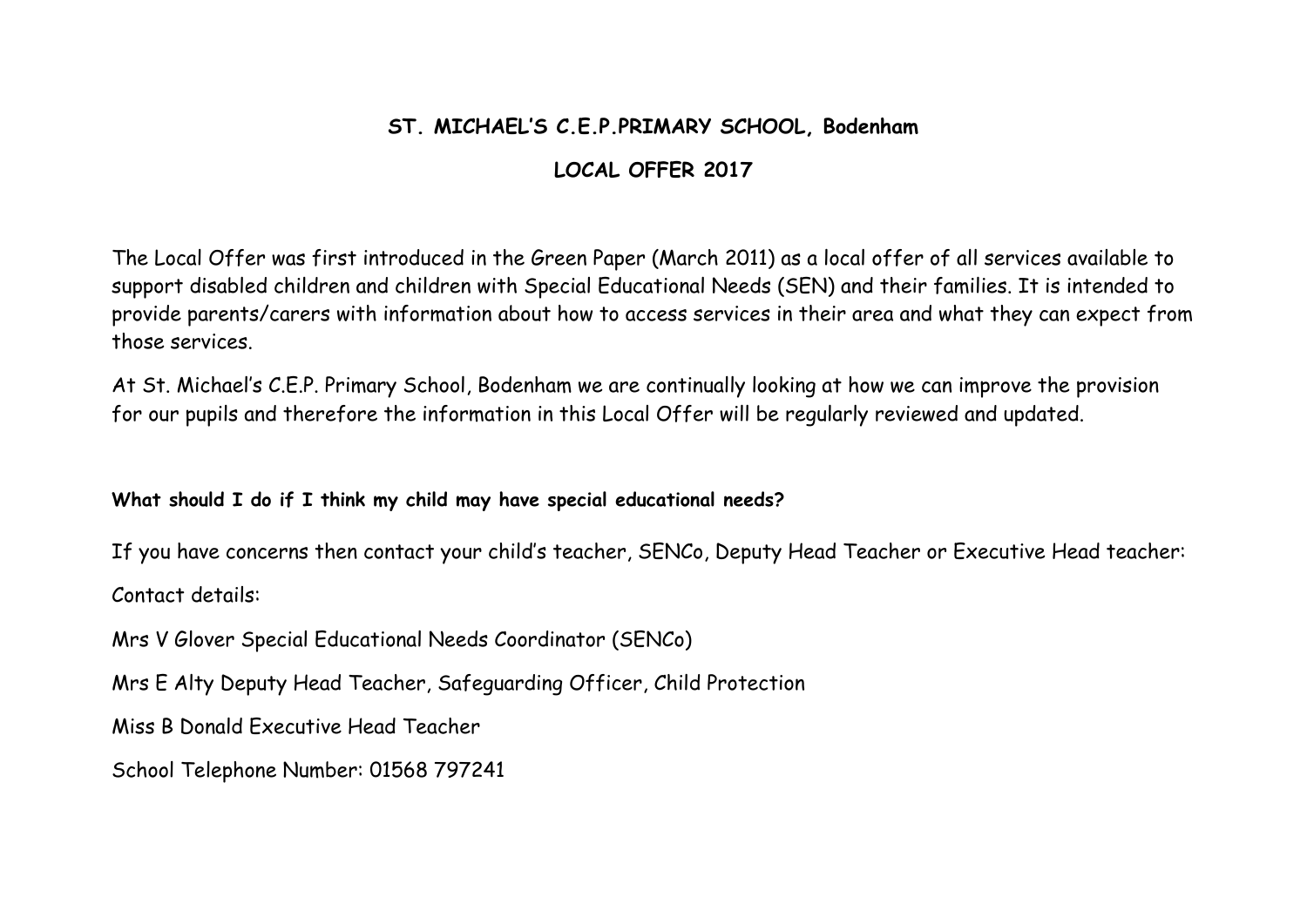At our school we have adopted a graduated response to meet the needs of pupils with SEN, which is in line with the policy of the Local Authority and the new Code of Practice (July 2014). The following stages shows how the graduated response works in our school and what is means for you and your child.

#### **How will the school know if my child needs additional help and how will the school share information with me?**

Early intervention of pupil needs is vital, to enable immediate support to be put in place in order to address specific concerns. This starts in Reception, where initial transition visits to pre-school, on-going monitoring, conversations with parents, observations and evaluations of progress, occasionally alert the class teacher to concerns, often shared by parents, but not always expressed. Mrs Glover is our school SENCo, who has achieved the Postgraduate Certificate in Education (Special Educational Needs Coordinator) at Worcester University. She is also our PPA and music teacher across the school so knows all of our children.

Any concerns that arise are identified by the class teacher and discussed with the SENCo. Anything identified are discussed with parents. No decision is ever taken without parental support and permission. Any child who transfers to our school after the Reception year will initially be assessed by the class teacher and brought to the attention of the SENCo if there are any concerns about his/her progress and/or attainment.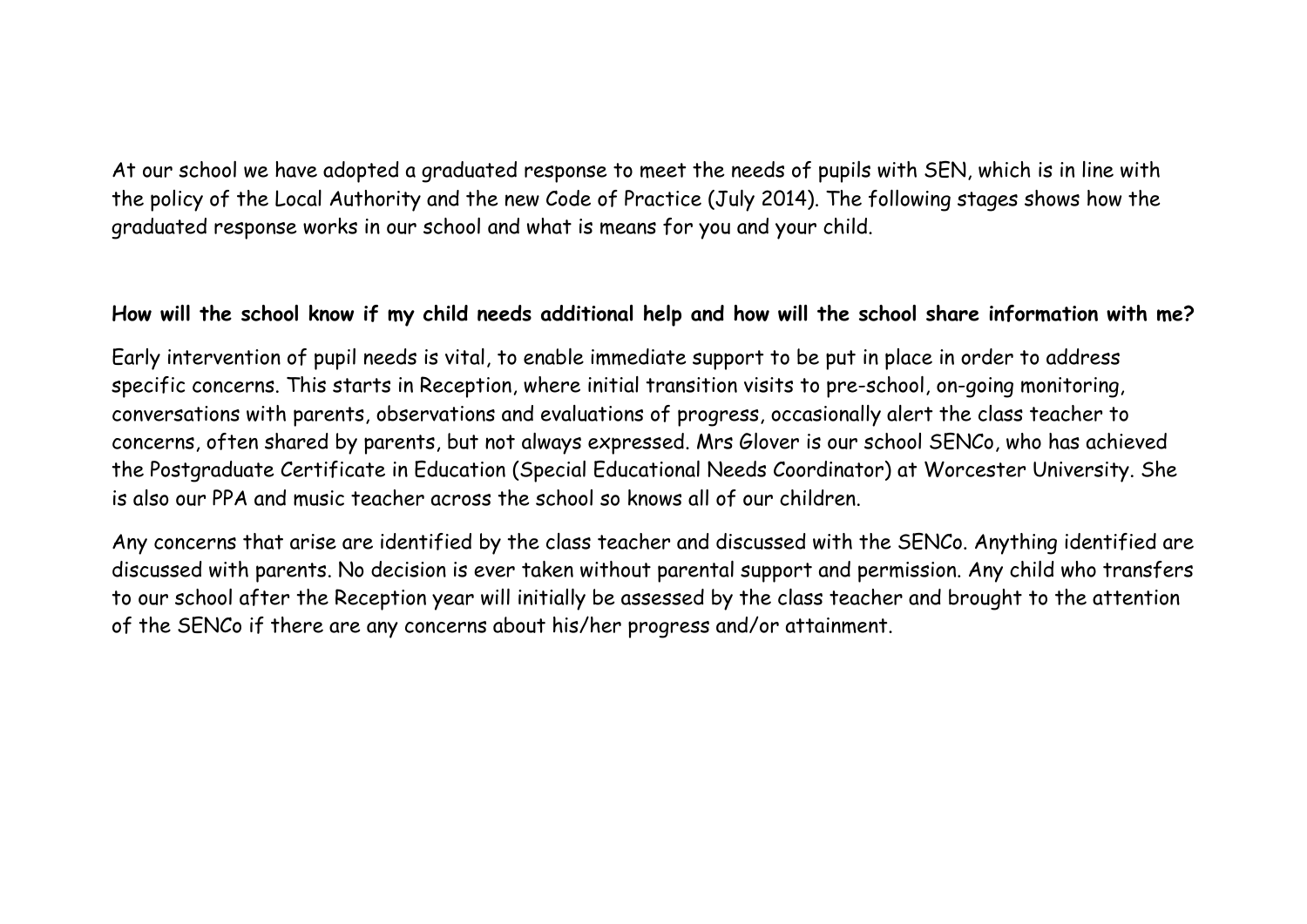### **How will the school support my child?**

In-school interventions are put into place if it is felt the pupil would benefit from more focused work in areas of difficulty. This may be daily, or twice or three times weekly, within a small group. All interventions are reviewed and evaluated regularly, parents are informed if the interventions change or are no longer needed. All results are tracked through data to monitor pupil progress.

If it is felt that the SENCo needs further advice and strategies in supporting a child, it might be that Outside Agencies needs to be consulted. Parental Permission has to be given before this is done. It may be that the Educational Psychologist's input is needed or concerns are with Speech and Language, Behaviour Issues, poor Fine/Gross motor skills, or that a referral may be needed to the Child Development Centre. We have a wide range of specialists that regularly work with many of our pupils in school and have good liaison with Special Schools and Clinics that work with and support our pupils. Reports that come to school and Minutes of Meetings are always forwarded to parents.

In the case of a child who has severe learning or medical needs and where strategies and interventions have not been effective, we may approach parents to agree to a Referral to apply for an Education, Health and Care Plan (EHCP). This, if agreed, may take a little while to be assessed, but could give the pupil funded 1:1 support in school and enable them to be safe, supported and secure with a designated adult. A pupil with an EHCP has termly Progress Reviews and an Annual Review to monitor and assess progress and strategies in place, both in school and with Outreach Agencies involved with learning or medical issues.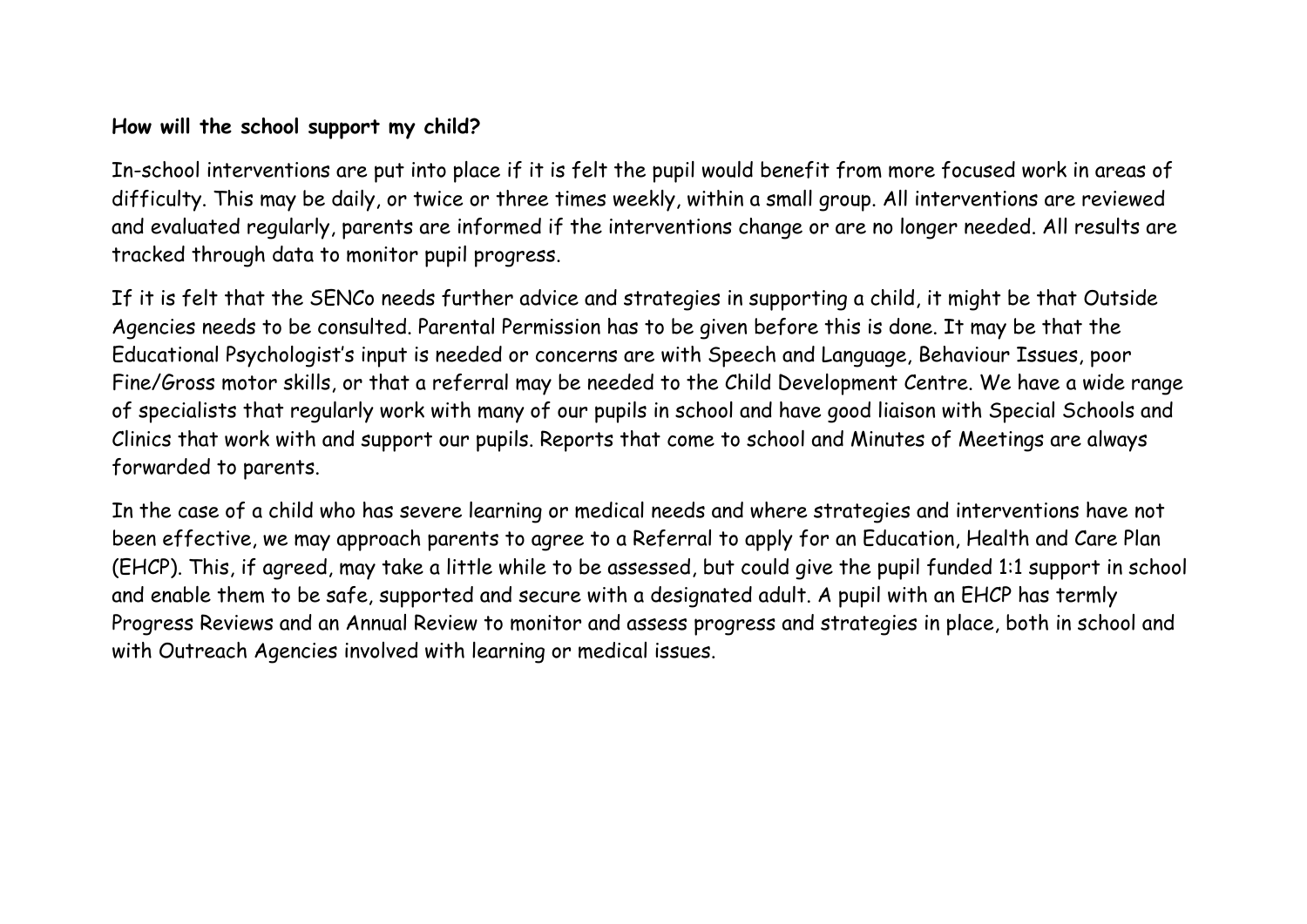## **What sort of expertise and support will be available to support my child?**

All the teachers in the school are teachers of children with Special Educational Needs. We ensure that all children are included whilst meeting their individual needs.

- Teachers provide differentiated learning opportunities for all the children within the school and provide materials appropriate to children's interests and abilities. This ensures that all children have full access to the school curriculum.
- Each of our classes has a Teaching Assistant, their role is to support the Class Teacher in delivering a differentiated curriculum with additional responsibilities of providing support for those children who require specific interventions.
- It is our responsibility to ensure that pupils with SEN have the maximum opportunity to attain and achieve in line with their peers. Accurate assessment of need and carefully planned programmes, which address the root causes of any learning difficulty, are essential ingredients of success for these pupils. These will be provided, initially, through additional support funded from the devolved schools budget.

## **How will the school know how well my child is doing and how will they inform me about this?**

Parents are able to contact the school at any time with queries they may have about their child's progress or the SEND provision in place. You will be able to discuss your child's progress at Parents Evenings. Class teachers are also usually available at the end of the school day if you wish to raise a concern however we recommend you make an appointment if you wish to have a more in-depth conversation. Appointments can be made to see the SENCo, class teacher, Deputy Headteacher, or Executive Head Teacher by visiting the school office.

All reports from work with Outside Agencies are forwarded to parents.